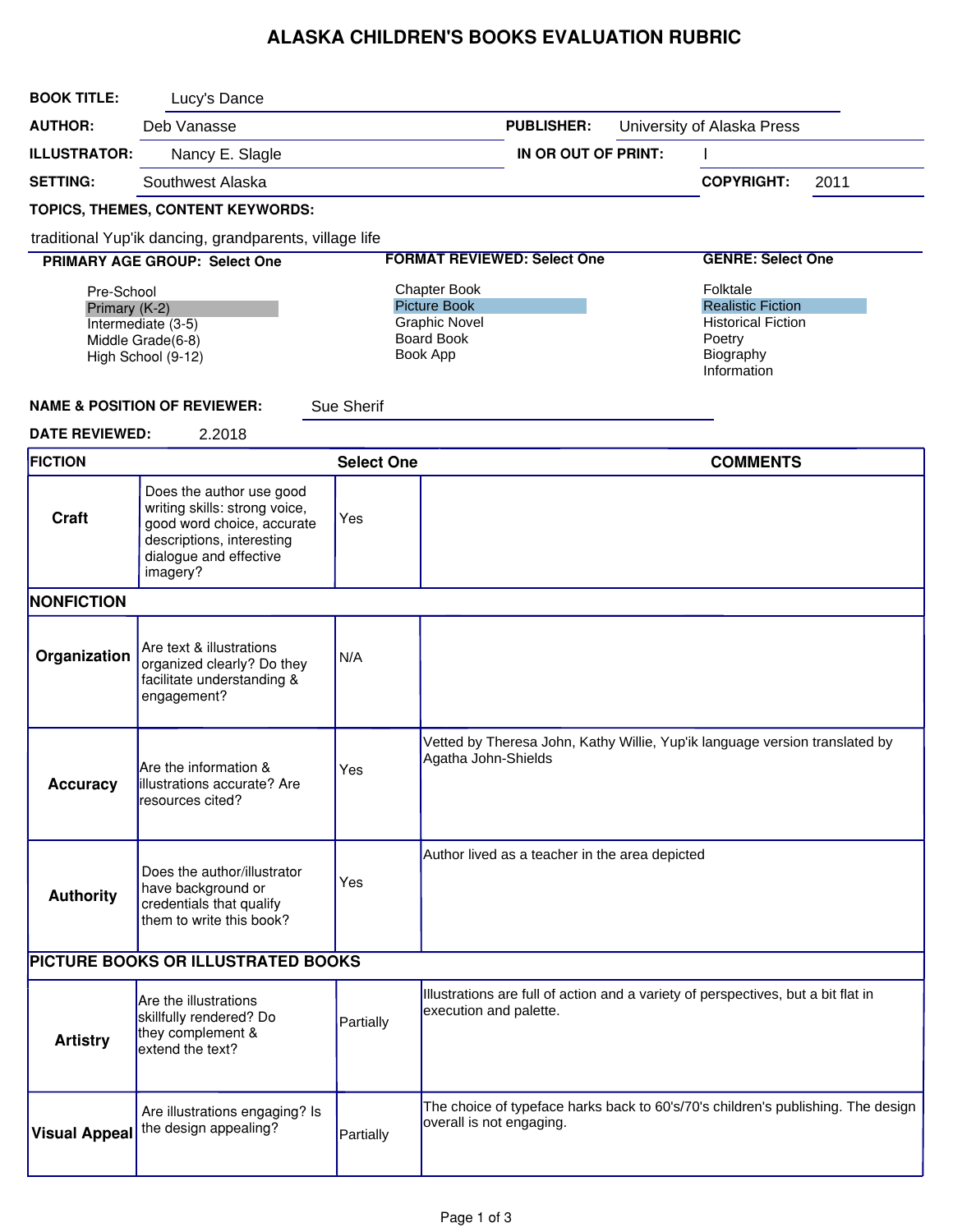| <b>CULTURAL APPROPRIATENESS</b>     |                                                                                                   | <b>SELECT ONE</b> | <b>COMMENTS</b>                                                                                                                                                                                                                                                         |
|-------------------------------------|---------------------------------------------------------------------------------------------------|-------------------|-------------------------------------------------------------------------------------------------------------------------------------------------------------------------------------------------------------------------------------------------------------------------|
|                                     | Do text & illustrations<br><b>Inclusiveness</b> address racial, cultural,<br>and gender equality? | Yes               | The text deals with the supression of traditional culture and customs, a result of<br>cultural inequity.                                                                                                                                                                |
| <b>Cultural</b><br><b>Awareness</b> | Does the book promote<br>cultural awareness?                                                      | Yes               | It depicts cultural revitalization through the instigation of a child.                                                                                                                                                                                                  |
| <b>Attribution</b>                  | Are appropriate<br>attributions made to the<br>source of the story, if<br>applicable?             | Yes               | An author's note gives historical context to the story, and she vetted the story with<br>residents of the area in which the story is set.                                                                                                                               |
| <b>Cultural</b><br>Acceptance       | Is controversy associated<br>with this book? (Notes<br>please)                                    | N/A               | There is a controversy about the past practice of missionaries and educators in<br>squelching traditional practices such as dancing, mask-making, and Alaska Native<br>languages, but this picture book depicts the contemporary efforts at cultural<br>revitalization. |
|                                     | <b>INDICATORS OF EXCELLENCE</b>                                                                   | <b>SELECT ONE</b> | <b>COMMENTS</b>                                                                                                                                                                                                                                                         |
| <b>Audience</b>                     | Are text & illustrations<br>appropriate for intended<br>age group & audience?                     | Yes               |                                                                                                                                                                                                                                                                         |
| <b>Kid Factor</b>                   | Will young people want to<br>read or listen to this story?                                        | Yes               |                                                                                                                                                                                                                                                                         |
|                                     | Does the book stimulate<br>Engagement   imagination, critical<br>thinking, curiosity?             | Yes               |                                                                                                                                                                                                                                                                         |
| <b>Educational</b><br>Relevance     | Does this book have<br>value? Does it enhance<br>curriculum?                                      | Yes               |                                                                                                                                                                                                                                                                         |
| <b>Timeliness</b>                   | Is the book in print or<br>available from libraries?                                              | Yes               |                                                                                                                                                                                                                                                                         |
| <b>Awards</b>                       | Has the Book won any<br>lawards?                                                                  | N/A               | Unknown                                                                                                                                                                                                                                                                 |